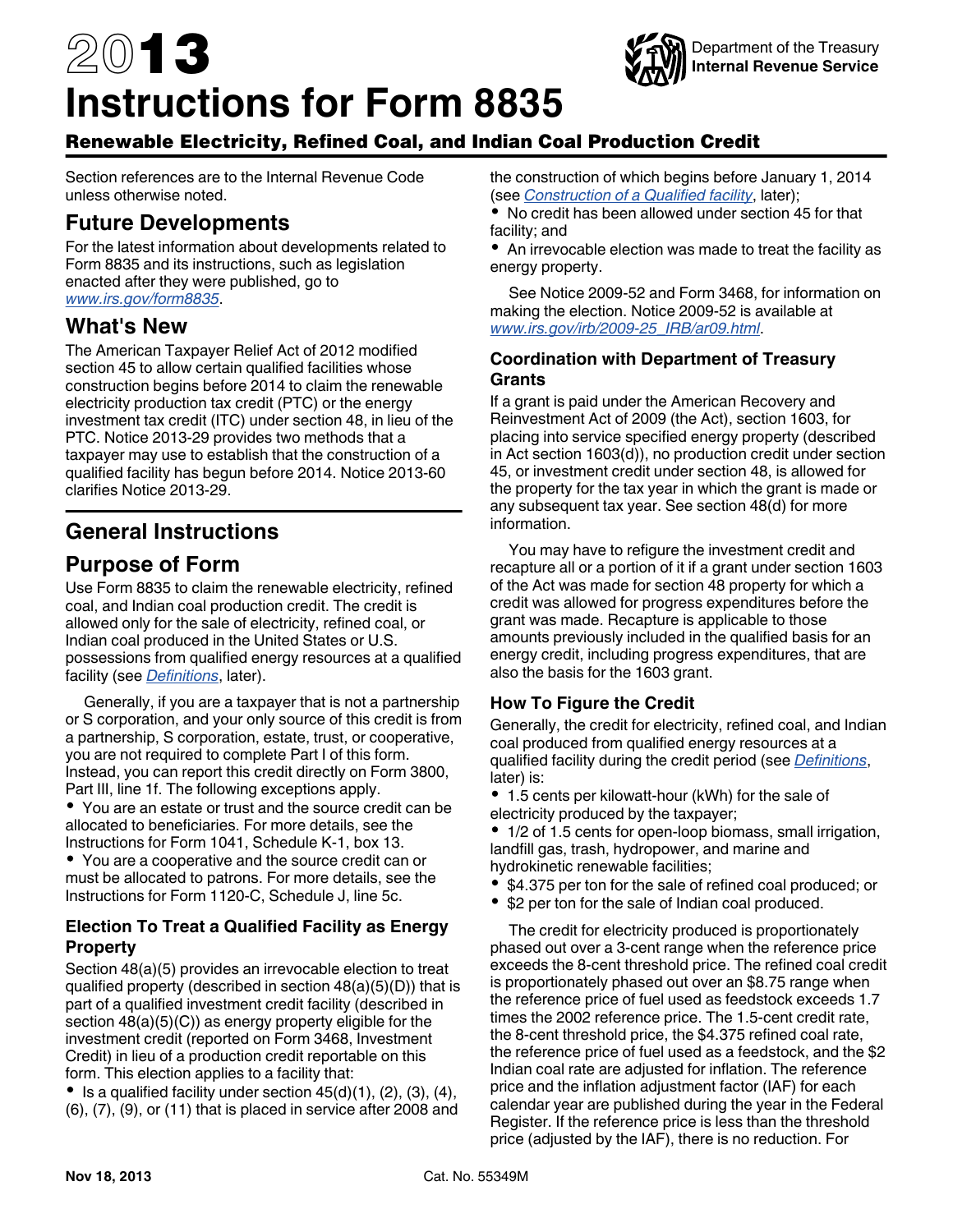<span id="page-1-0"></span>electricity produced, if the reference price is more than 3 cents over the adjusted threshold price, there is no credit; if the reference price is more than the threshold price, but not more than 3 cents over the adjusted threshold price, there is a phaseout adjustment on line 2 or line 16. For refined coal produced, if the reference price is more than \$8.75 over the adjusted threshold price, there is no credit; if the reference price is more than the threshold price, but not more than \$8.75 over the adjusted threshold price, there is a phaseout adjustment on line 19.

**Note.** For calendar year 2013, the effective credit rate for electricity, refined coal, and Indian coal produced and sold is, respectively, 2.3 cents per kWh, \$6.590 per ton, and \$2.308 per ton; there is no phaseout adjustment.

**Example.** If the reference price of electricity is 10.0¢ and the adjusted threshold price is 9.0¢, reduce the credit by  $1/3$  (( $10.0¢ - 9.0¢$ ) ÷  $3¢ = .3333$ ). Enter the line 1 credit in the first entry space on line 2, .3333 in the second entry space, and multiply to figure the reduction.

## **Definitions**

#### **Construction of a Qualified Facility**

Two methods can be used to establish that construction of a qualified facility has begun. One method establishes the beginning of construction by starting physical work of a significant nature as described in section 4 of Notice 2013-29. Another method, establishes the beginning of construction by meeting the safe harbor provided in section 5 of Notice 2013-29. Although both methods can be used, only one method is needed to establish that construction of a qualified facility has begun.

For more information, see Notice 2013-29, 2013-20 I.R.B. 1085, as clarified by Notice 2013-60, 2013-42 I.R.B. 431. Notice 2013-29 is available at *[www.irs.gov/irb/2013-20\\_IRB/ar09.html](http://www.irs.gov/irb/2013-20_IRB/ar09.html)*, and Notice 2013-60 is available at

*[www.irs.gov/irb/2013-44\\_IRB/ar09.html](http://www.irs.gov/irb/2013-44_IRB/ar09.html)*.

*Resources* means wind, closed-loop biomass, poultry waste, open-loop biomass, geothermal energy, solar energy, small irrigation power, municipal solid waste, hydropower production, marine and hydrokinetic renewables, refined coal, and Indian coal.

*Closed-loop biomass* is any organic material from a plant that is planted exclusively for use at a qualified facility to produce electricity.

*Poultry waste* is poultry manure and litter, including wood shavings, straw, rice hulls, and other bedding material for the disposition of manure.

*Open-loop biomass* is solid, nonhazardous, cellulosic waste material; lignin material; or agricultural livestock waste nutrients as defined in section 45(c)(3). See Notice 2008-60, 2008-30 I.R.B. 178, for rules related to open-loop biomass, including an expanded definition of a qualified facility and rules related to sales.

*Geothermal energy* is energy derived from a geothermal deposit as defined by section 613(e)(2).

*Small irrigation power* is power generated without any dam or impoundment of water. See section 45(c)(5).

*Municipal solid waste* is solid waste as defined under paragraph 27 of 42 U.S.C. 6903. For electricity produced and sold after January 2, 2013, in tax years ending after January 2, 2013, municipal solid waste does not include paper which is commonly recycled and which has been segregated from other solid waste (as so defined).

*Refined coal* is a liquid, gaseous, or solid fuel produced from coal or high carbon fly ash meeting the requirements of section 45(c)(7). See Notice 2010-54 for additional information on refined coal facilities. Notice 2010-54 is available at *[www.irs.gov/irb/2010-40\\_IRB/ar07.html](http://www.irs.gov/irb/2010-40_IRB/ar07.html)*.

*Hydropower production* means the incremental hydropower production for the tax year from any hydroelectric dam placed in service on or before August 8, 2005, and the hydropower production from any nonhydroelectric dam described in section 45(c)(8)(C).

*Marine and hydrokinetic renewable energy* means energy derived from waves, tides, and currents in oceans, estuaries, and tidal areas; free flowing water in rivers, lakes, and streams; free flowing water in an irrigation system, canal, or other man-made channel, including projects that utilize nonmechanical structures to accelerate the flow of water for electric power production purposes; or differentials in ocean temperature (ocean thermal energy conversion). See section 45(c)(10)(B) for exceptions.

*Indian coal* means coal which is produced from coal reserves which on June 14, 2005, were owned by an Indian tribe or held in trust by the United States for the benefit of an Indian tribe or its members.

*Qualified facility* is any of the following facilities owned by the taxpayer and used to produce electricity or, in the case of coal production facilities, refined and Indian coal. The facilities are shown by form section.

## **Part I**

• Poultry waste facility placed in service after December

31, 1999, and before January 1, 2005.

Wind facility placed in service after December 31, 1993, and before October 23, 2004.

Closed-loop biomass facility placed in service after December 31, 1992, and before October 23, 2004.

## **Part II**

Wind facility placed in service after October 22, 2004, and the construction of which begins before January 1, 2014. This does not include any facility for which any qualified small wind energy property expenditure (as defined in section 25D(d)(4)) is used in determining the residential energy efficient property credit.

Closed-loop biomass facility placed in service after October 22, 2004, and the construction of which begins before January 1, 2014.

Closed-loop biomass facility modified to co-fire with coal or other biomass (or both), placed in service before January 1, 2014. The facility will be treated as modified before January 1, 2014, if the construction of the modification begins before January 1, 2014. See section 45(d)(2).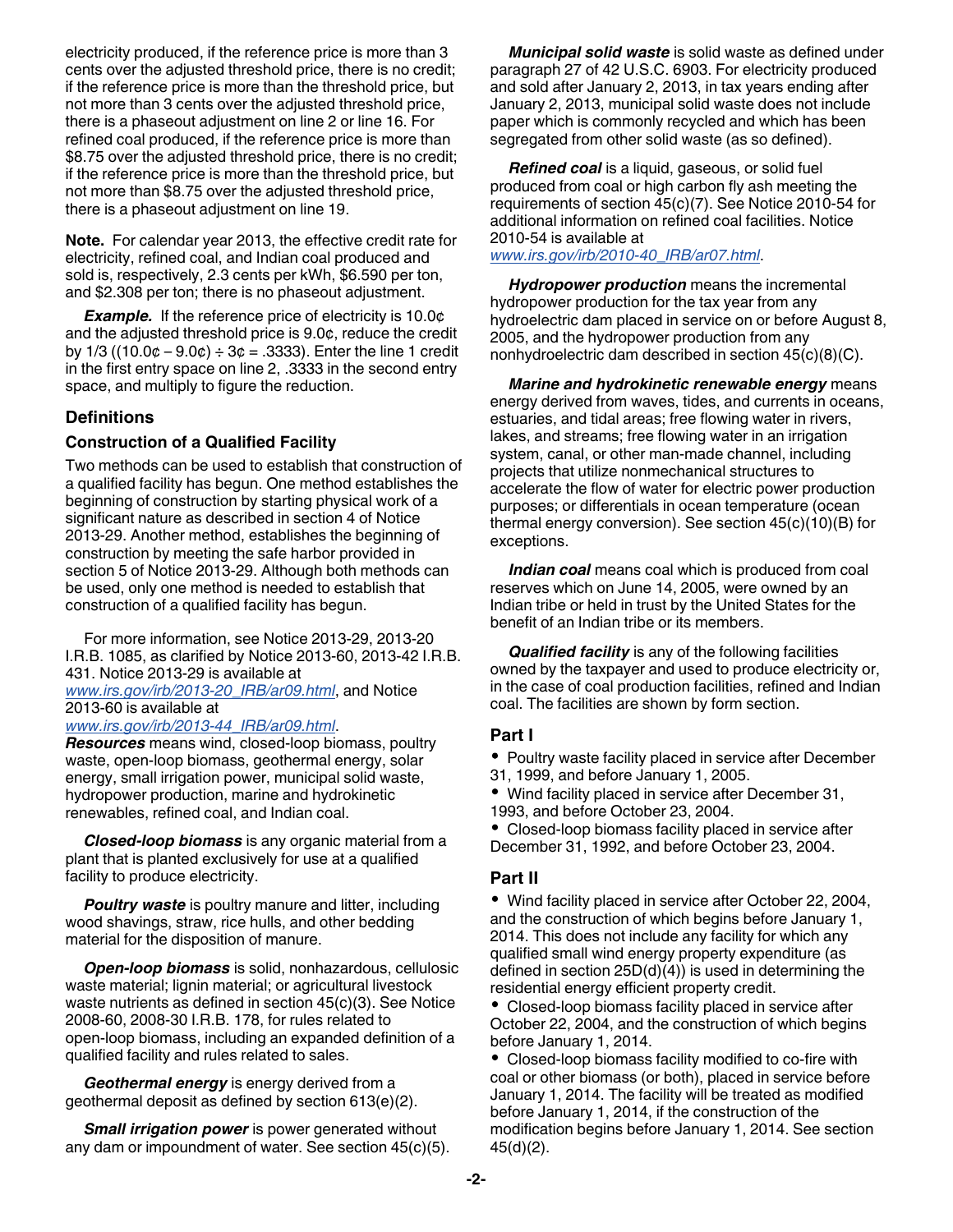Closed-loop biomass facility that is a new unit placed in service after October 3, 2008, in connection with a facility described in section 45(d)(2)(A)(i), but only to the extent of the increased amount of electricity produced at the facility by reason of the new unit.

Open-loop biomass facility using cellulosic waste, the construction of which begins before January 1, 2014.

• Open-loop biomass facility using agricultural livestock waste placed in service after October 22, 2004, and the construction of which begins before January 1, 2014, and the nameplate capacity rating is not less than 150 kilowatts.

Open-loop biomass facility that is a new unit placed in service after October 3, 2008, in connection with a facility described in section 45(d)(3)(A), but only to the extent of the increased amount of electricity produced at the facility by reason of the new unit.

Geothermal energy facility placed in service after October 22, 2004, and the construction of which begins before January 1, 2014. The facility does not include any property described in Code section 48(a)(3) the basis of which is taken into account by the taxpayer for purposes of determining the energy credit under Code section 48.

• Solar energy facility placed in service after October 22, 2004, and before January 1, 2006. The facility does not include any property described in Code section 48(a)(3) the basis of which is taken into account by the taxpayer for purposes of determining the energy credit under Code section 48.

Small irrigation power facility placed in service after October 22, 2004, and before October 3, 2008.

Landfill gas or trash facility using municipal solid waste placed in service after October 22, 2004, and the construction of which begins before January 1, 2014.

• A refined coal production facility originally placed in service after October 22, 2004, and before January 1, 2012. See Notice 2010-54 for more information on refined coal facilities.

Hydropower facility producing incremental hydroelectric production attributable to efficiency improvements or additions to capacity described in section 45(c)(8)(B) placed in service after August 8, 2005, and will be treated as placed in service before January 1, 2014, if the construction of the improvement or addition begins before January 1, 2014, and any other facility producing qualified hydroelectric production described in section 45(c)(8) placed in service after August 8, 2005, and the construction of which begins before January 1, 2014.

• Indian coal production facility placed in service before January 1, 2009.

Marine and hydrokinetic renewable energy facility placed in service after October 2, 2008, and the construction of which begins before January 1, 2014.

A qualified facility does not include a refined coal production facility or landfill gas facility using municipal solid waste to produce electricity, if the production from that facility is allowed as a credit under section 45K.

#### **Credit Period**

| <b>Eligible electricity</b><br>production activity:                                                | <b>Credit period for</b><br>facilities placed in<br>service before<br><b>August 9, 2005</b><br>(years from<br>placed-in-service<br>date): | <b>Credit period for</b><br>facilities placed in<br>service after August<br>8, 2005 (years from<br>placed-in-service<br>date): |
|----------------------------------------------------------------------------------------------------|-------------------------------------------------------------------------------------------------------------------------------------------|--------------------------------------------------------------------------------------------------------------------------------|
| Wind                                                                                               | 10                                                                                                                                        | 10                                                                                                                             |
| Closed-loop biomass                                                                                | 10                                                                                                                                        | 10                                                                                                                             |
| Open-loop biomass<br>(including agricultural<br>livestock waste<br>nutrient facilities)            | 5 <sup>1</sup>                                                                                                                            | 10                                                                                                                             |
| Geothermal                                                                                         | 5                                                                                                                                         | 10                                                                                                                             |
| Solar (pre-2006<br>facilities only)                                                                | 5                                                                                                                                         | 10                                                                                                                             |
| Small irrigation power                                                                             | 5                                                                                                                                         | 10                                                                                                                             |
| Municipal solid waste<br>(including landfill gas<br>facilities and trash<br>combustion facilities) | 5                                                                                                                                         | 10                                                                                                                             |
| Qualified hydropower                                                                               | N/A                                                                                                                                       | 10                                                                                                                             |
| Marine and<br>hydrokinetic                                                                         | N/A                                                                                                                                       | 10                                                                                                                             |
| Indian coal                                                                                        | N/A                                                                                                                                       | 8                                                                                                                              |
| Refined coal                                                                                       | 10                                                                                                                                        | 10                                                                                                                             |

<sup>1</sup> The 5-year credit period for qualified open-loop biomass facilities (other than a facility described in section 45(d)(3)(A)(i) that uses agricultural livestock waste nutrients) placed in service before October 22, 2004, begins on January 1, 2005.

**United States and U.S. possessions** include the seabed and subsoil of those submarine areas that are adjacent to the territorial waters over which the United States has exclusive rights according to international law.

## **Who Can Take the Credit**

Generally, the owner of the facility is allowed the credit. In the case of closed-loop biomass facilities modified to co-fire with coal, other biomass, or both, open-loop biomass facilities, and refined coal facilities, if the owner is not the producer of the electricity, the lessee or the operator of the facility is eligible for the credit.

# **Specific Instructions for Part I and Part II**

Figure any renewable electricity, refined coal, and Indian coal production credit from your trade or business on lines 1 through 8 or lines 13 through 28. Skip lines 1 through 8 or lines 13 through 28 if you are only claiming a credit that was allocated to you from an S corporation, partnership, cooperative, estate, or trust.

**Fiscal year taxpayers.** If you have sales in 2013 and 2014 and the credit rate on lines 1, 13, 14, 18, or 22 (or the phaseout adjustment on lines 2, 16, or 19) is different for 2014, make separate computations for each line. Use the respective sales, credit rate, and phaseout adjustment for each calendar year. Enter the total of the two computations on the credit rate line(s) (lines 1, 13, 14, 18,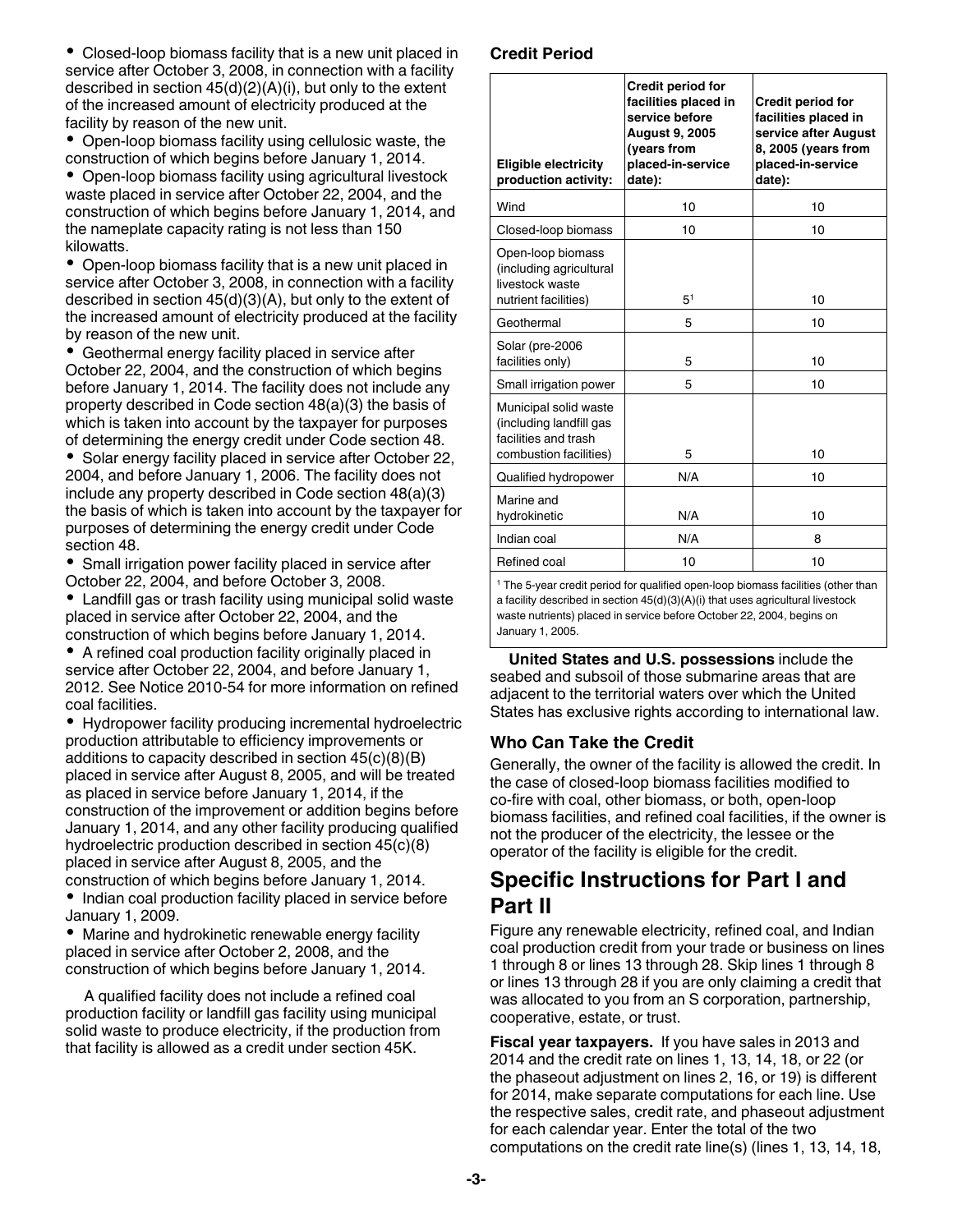or 22) or the phaseout adjustment line(s) (lines 2, 16, or 19). Attach the computations to Form 8835 and write "FY" in the margin.

## **Line 1 and Line 13**

Enter the kilowatt-hours of electricity produced at the applicable qualified facilities and multiply by \$.023. Fiscal year filers with 2014 sales may have to refigure lines 1 and 13 as explained under *Fiscal year taxpayers* above.

#### **Line 14**

Enter the kilowatt-hours of electricity produced and sold at the applicable qualified facilities and multiply by \$.011. Fiscal year filers with 2014 sales must figure line 14 as explained under *Fiscal year taxpayers* above.

#### **Line 2 and Line 16**

Calendar year filers enter zero on line 2 or line 16. Fiscal year filers with sales in 2014 also enter zero if the published 2014 reference price is equal to or less than the 2014 adjusted threshold price. See *[How To Figure the](#page-0-0)  [Credit](#page-0-0)*, earlier, to figure the adjustment.

#### **Line 18**

Enter the tons of refined coal produced and sold during 2013 from a qualified refined coal production facility and multiply by \$6.590. Fiscal year filers with 2014 sales must figure line 18 as explained under *Fiscal year taxpayers*  above.

#### **Line 19**

Calendar year filers enter zero on line 19. Fiscal year filers with sales in 2014 also enter zero if the published 2014 reference price is equal to or less than 1.7 times the 2002 reference price. See *[How To Figure the Credit](#page-0-0)*, earlier, to figure the adjustment.

#### **Line 21**

This line is reserved for future use.

#### **Line 22**

Enter the tons of Indian coal produced and sold from a qualified Indian coal facility and multiply by \$2.308.

#### **Line 4 and Line 24**

Enter the sum, for this and all prior tax years, of: Grants provided by the United States, a state, or

political subdivision of a state for the project; • Proceeds of a tax-exempt issue of state or local government obligations used to provide financing for the project;

Total of subsidized energy financing provided directly or indirectly under a federal, state, or local program provided for the project; and

The amount of any federal tax credit allowable for any property that is part of the project.

## **Line 10 and Line 30**

Partnerships that own and produce electricity from qualified wind facilities should see Rev. Proc. 2007-65, 2007-45 I.R.B. 967, as modified by Announcement 2009-69, 2009-40 I.R.B. 475, for information on how to allocate the credit. Rev. Proc. 2007-65 is available at

*[www.irs.gov/irb/2007-45\\_IRB/ar18.html](http://www.irs.gov/irb/2007-45_IRB/ar18.html)* and Announcement 2009-69 is available at *[www.irs.gov/irb/2009-40\\_IRB/ar16.html](http://www.irs.gov/irb/2009-40_IRB/ar16.html)*.

#### **Line 11 and Line 31**

**Cooperative election to allocate credit to patrons.** A cooperative described in section 1381(a) that is more than 50 percent owned by agricultural producers or by entities owned by agricultural producers can elect to allocate any part of the renewable electricity, refined coal, and Indian coal production credit among the patrons of the cooperative. The credit is allocated among the patrons eligible to share in patronage dividends on the basis of the quantity or value of business done with or for such patrons for the tax year.

If the cooperative is subject to the passive activity rules, include on line 9 any Part I renewable electricity production credit and on line 29 any Part II renewable electricity, refined coal, and Indian coal production credit from passive activities disallowed for prior years and carried forward to this year. Complete Form 8810, Corporate Passive Activity Loss and Credit Limitations, to determine the allowed credits that can be allocated to patrons. For details, see the Instructions for Form 8810.

The cooperative is deemed to have made the election by completing line 11 or line 31, as applicable. However, the election is not effective unless (a) made on a timely filed return (including extensions) and (b) the organization designates the apportionment in a written notice mailed to its patrons during the payment period described in section 1382(d) or on Form 1099-PATR, Taxable Distributions Received From Cooperatives.

If you timely file your return without making an election, you can still make the election by filing an amended return within 6 months of the due date of the return (excluding extensions). Enter "Filed pursuant to section 301.9100-2" on the amended return.

Once made, the election cannot be revoked.

**Estates and trusts.** Allocate the credit on line 10 or line 30 between the estate or trust and the beneficiaries in the same proportion as income was allocated and enter the beneficiaries' share on line 11 or line 31.

If the estate or trust is subject to the passive activity rules, include on line 9 any Part I renewable electricity production credit and on line 29 any Part II renewable electricity, refined coal, and Indian coal production credit from passive activities disallowed for prior years and carried forward to this year. Complete Form 8582-CR, Passive Activity Credit Limitations, to determine the allowed credit that must be allocated between the estate or trust and the beneficiaries. For details, see the Instructions for Form 8582-CR.

**Paperwork Reduction Act Notice.** We ask for the information on this form to carry out the Internal Revenue laws of the United States. You are required to give us the information. We need it to ensure that you are complying with these laws and to allow us to figure and collect the right amount of tax.

You are not required to provide the information requested on a form that is subject to the Paperwork